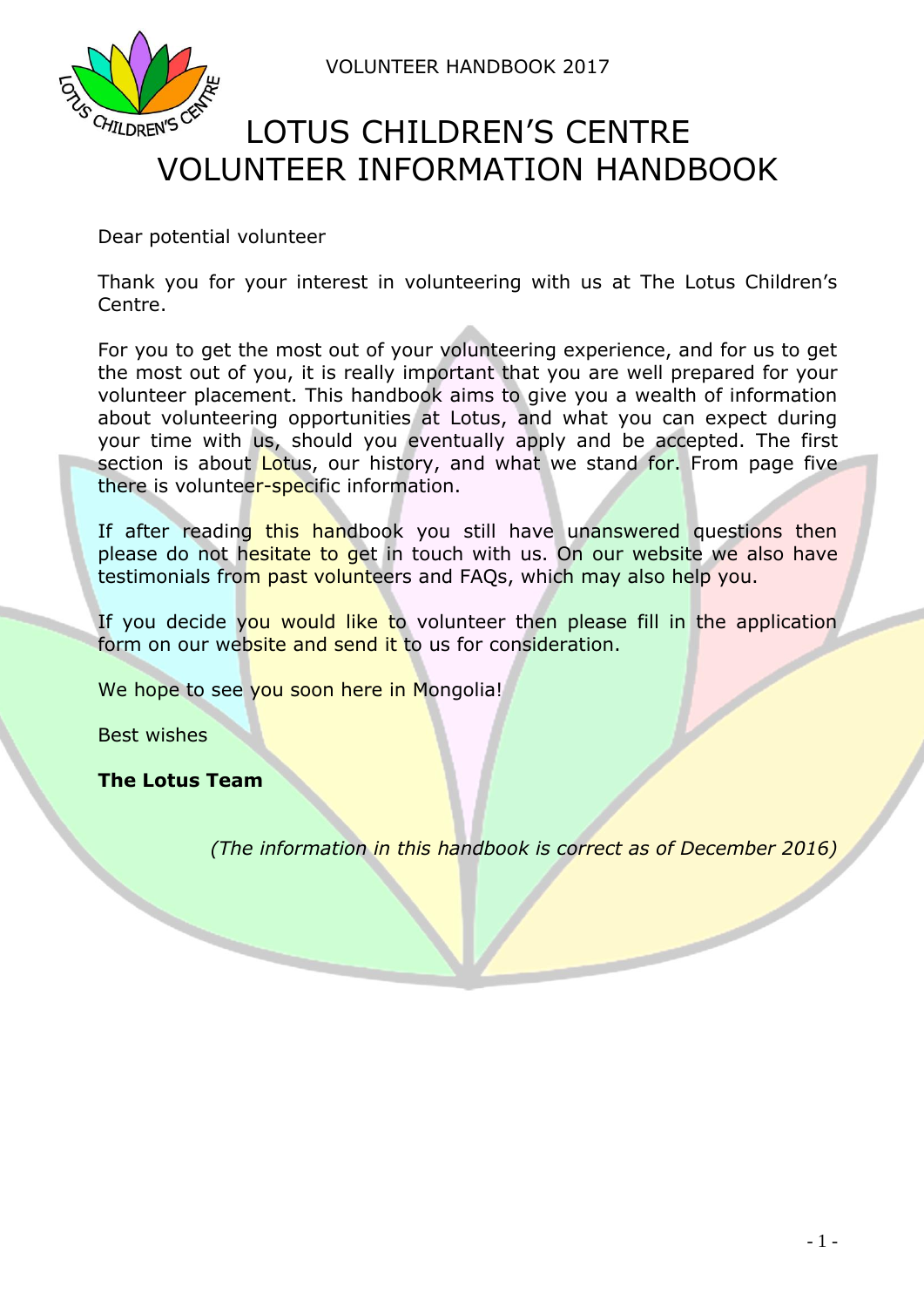

## **ABOUT THE LOTUS CHILDREN'S CENTRE**

The Lotus Children's Centre is a Mongolian non-profit, non-government organisation that works with vulnerable children and families to help provide basic human rights of shelter, food and education. In 1993 Didi Kalika, moved by the plight of the children living on the streets of Ulaanbaatar (UB), founded the Lotus Children's Centre. At its peak, Lotus cared for around 150 children, many of them babies. As of 2016 the centre cares for around 80 abused,

orphaned and abandoned children directly, as well as some families who otherwise could not support their own children. Initially set up to provide basic needs for just a handful of children, Lotus now provides a creative environment and loving family for the children, as well as employment opportunities. The children in the care of Lotus include many who have special needs or **psychological issues**. At our



main centre, children between the ages of 2 and 18 live in family-style houses, according to their age. A housemother supervises the youngest



children, whilst an older child supervises their own unit.

#### **Our Goals:**

- To provide primary care to all of the children at the centre, including food, health care, clothing and suitable accommodation
- To provide development care so the children can break free of the poverty cycle. As such we aim to give each

child a quality education, counselling, tools for building self esteem and access to life-skills.

- To give every child love and attention, and the support of a family group.
- To provide the children with support in their 'post' Lotus lives so that they have a safety net, are able to find employment, and tertiary education placements.

The welfare of our children is the organisation's primary concern. Lotus attempts to keep overhead costs to a minimum in order to ensure that funds are spent on the children's needs rather than administration, which is why we rely on the generosity of our volunteers. As an NGO,

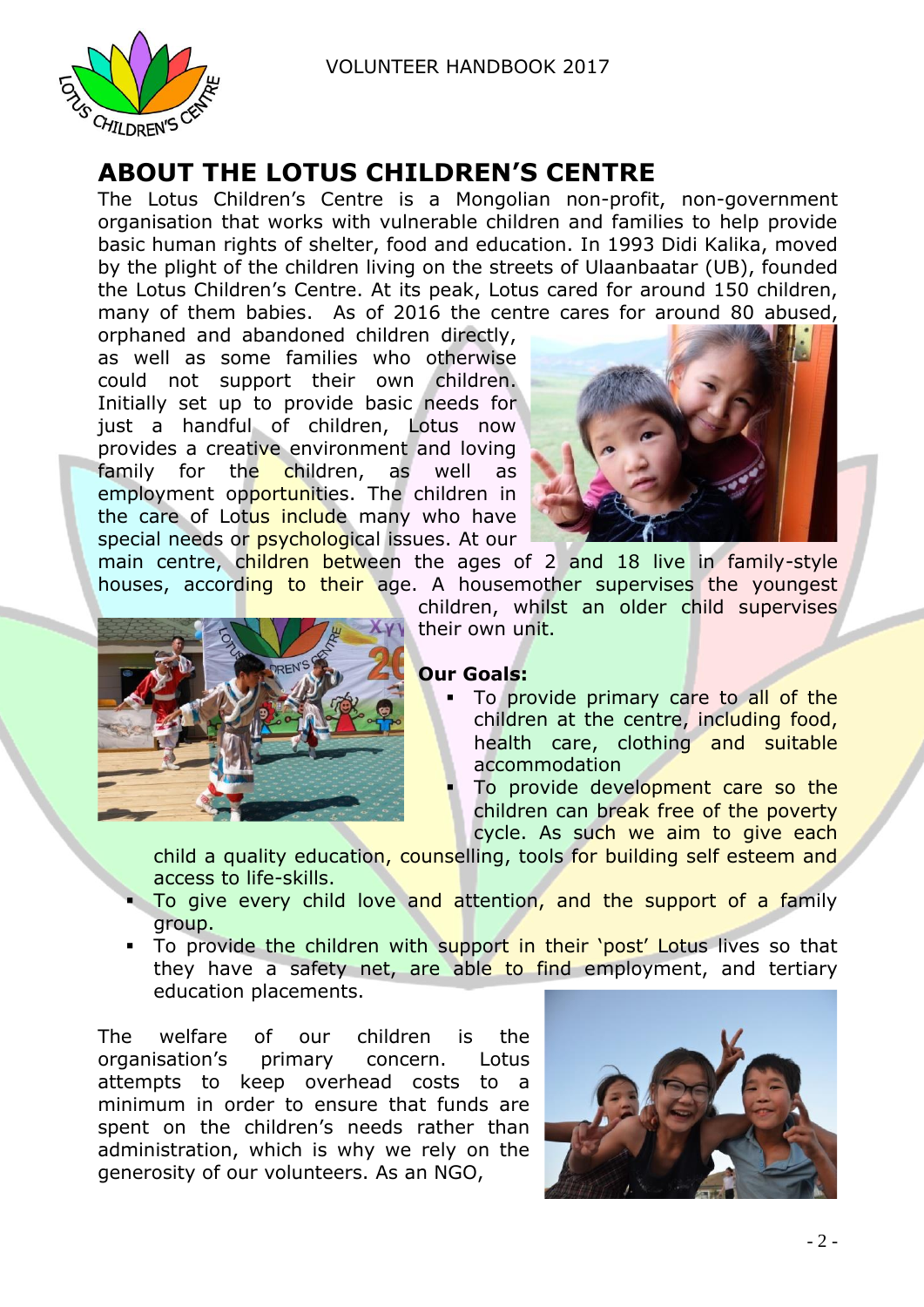

To CHILDREN'S CONTROLLANTS CONTROLLANTS CONTROLLANTS CHILDREN'S CONTROLLANT CHILDREN'S CONTROLLANT CONTROLLANT CONTROLLANT CONTROLLANT CONTROLLANT CONTROLLANT CONTROLLANT CONTROLLANT CONTROLLANT CONTROLLANT CONTROLLANT CON comes from donations and sponsorship. As well as a network of individual supporters around the world, Lotus is supported by the Ananda Marga Universal Relief Team (AMURT) in Italy. All donations are directed towards the children and needy families.

Furthermore, The Lotus Children's Centre also runs The Lotus Guesthouse in UB. All profits from the guesthouse go towards the running costs of the centre, and it also provides employment opportunities for our older children when they grow up. In 2017 we are hoping to open The Lotus Café in town, with similar aims to support the centre both financially and with employment opportunities for our older children.



## **Locations**



Our main centre is based in Gachuurt, which is around 20km to the east of central Ulaanbaatar. In this beautiful location, out of the city, we have a large secure area of land where our children can safely live and play, away from the dangers and polluted air of the city. In Gachuurt we have our main office, six children's houses, kitchen and bakery complex, an activity centre with

classrooms, library and music room, and an abundance of outdoor recreational space. In 2017 we are hoping to build an extension to our garages which will be a multi-purpose training workshop and indoor play area.

#### **Rose House**

We have a smaller centre located centrally in UB, where we look after our children who have special educational and care requirements. By these children living in a smaller separate unit, we are able to give them the more intimate care they require in a more relaxed environment.

#### **The Lotus Guesthouse**

Our guesthouse is located just northwest of Sukhbaatar Square in Ulaanbaatar. The guesthouse offers a range of accommodation from private double rooms to 10-bed



dorms, as well as a separate private apartment. In total the guesthouse can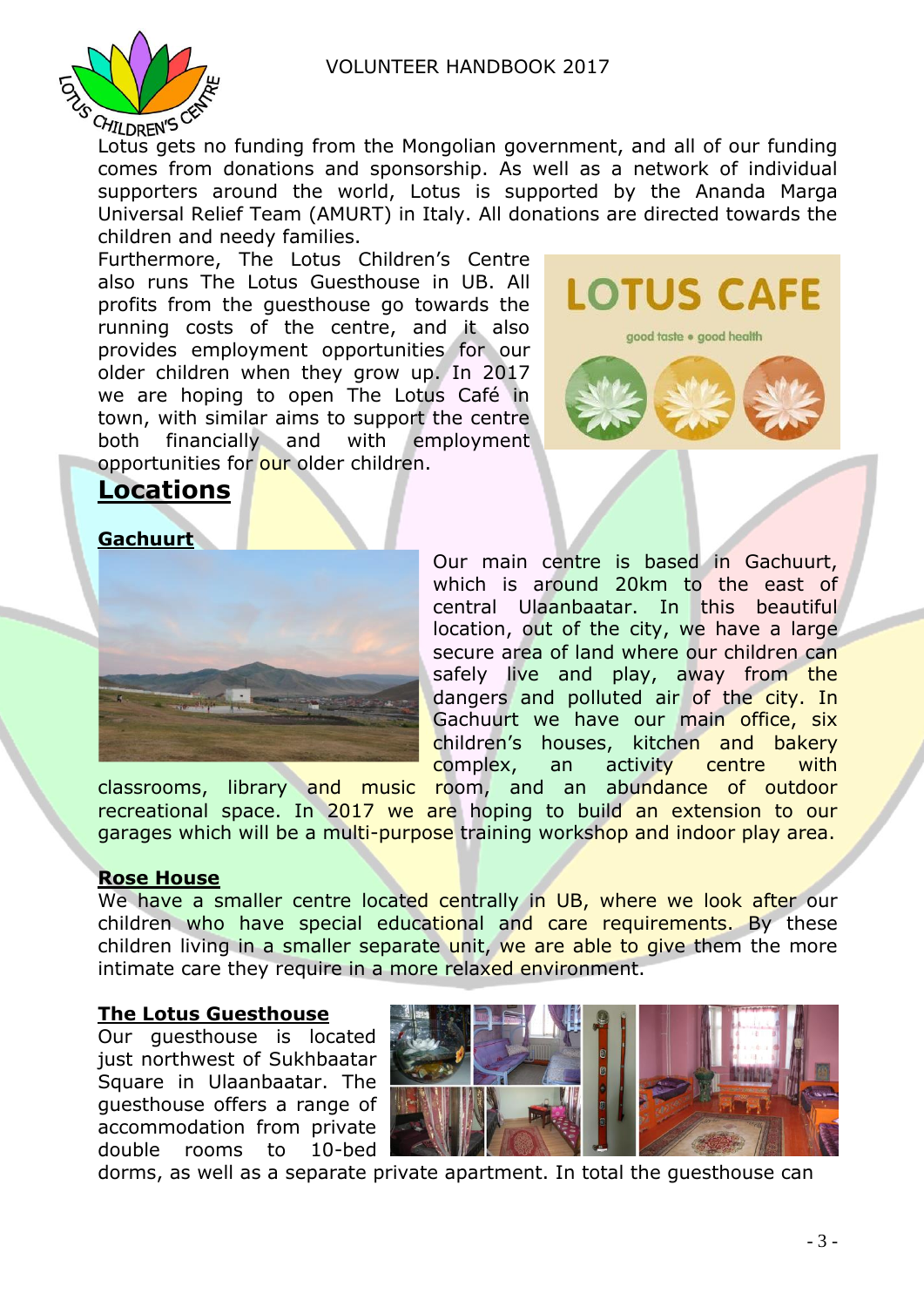

 $a_{\text{MILDREN}}$  is  $\alpha$ <br>accommodate over 50 quests at one time. The questhouse also runs a variety of day trips and tours around Mongolia. For more information see lotusguest.com.

#### **The Lotus Cafe**

Our café, which we aim to open in 2017, is located very close to our guesthouse to the west of Sukhbaatar Square in Ulaanbaatar. The café will serve a range of healthy vegetarian hot and cold food as well as juices and smoothies with an emphasis on a healthy lifestyle.

## **Education and Personal Development**

We view education as one of the most important tools in breaking the poverty cycle. The curriculum at state schools in Mongolia is limited, and we try to supplement our children's learning wherever possible. Most of our children go to the local school in Gachuurt, with the older children attend various high school in and around central Ulaanbaatar. We employ social workers that work on extra-curricular



activities with our children when they are at home, but we also rely on the various skills and abilities of our volunteers to bring new educational opportunities to our children. For example, our children are very keen to learn new languages, and this is something that volunteers from around the world can help with.



Obviously, many of the children at Lotus have endured incredibly difficult life experiences, including abuse, abandonment and suffering. Lotus is always conscious of developing programs which help children deal with their pasts and develop useful skill-sets for their future. Our team of four social workers and psychologists work to available to equip children

with skills that will help them to have a positive outlook on life.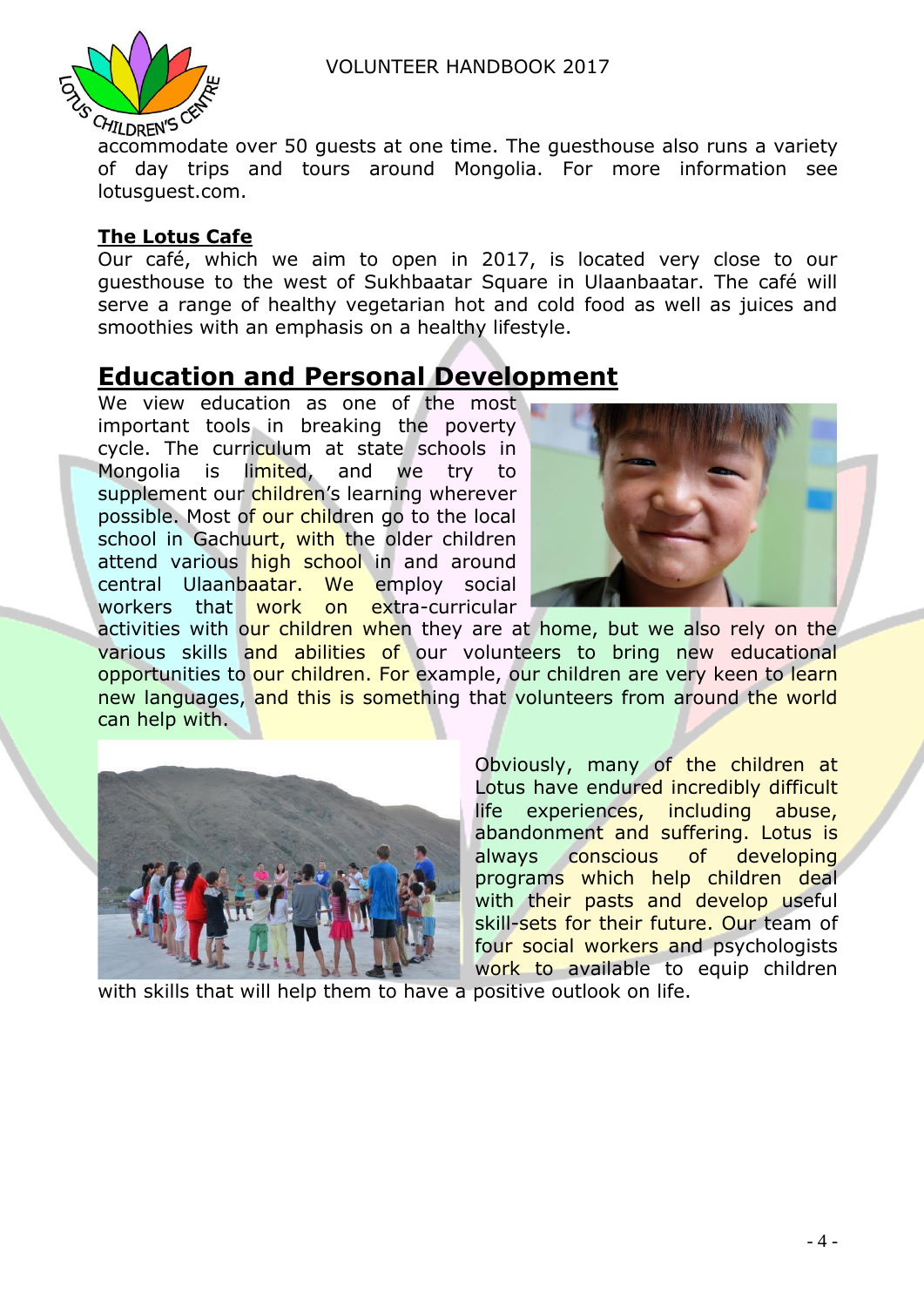

## **THE LOTUS CHILDREN'S CENTRE - VOLUNTEERING**

Volunteering is a wonderful way to give something back and to really make a difference. The benefits can be huge for the volunteers, for the children, and for Lotus as a whole. Feedback from our past volunteers tells us that living and working at Lotus is a deeply rewarding experience. Mongolia is a beautiful country with a proud and interesting culture and everyone that comes here is sure to



remember the experience fondly for many years. That said, volunteers coming from outside of Mongolia should consider the following points before applying:

- Ulaanbaatar is on average the coldest capital city in the world. We have below freezing temperatures for eight months of the year, with temperatures below -30°C in December and January, but rising above +30°C in July and August.
- Mongolia is a developing country. Living conditions here are often seen as basic and sometimes harsh. This can be difficult for foreigners from more developed countries to adapt to, particularly in the winter months.
- Working with children that have lived on the streets and suffered abuse is not easy. Some of our children have had very difficult starts to their lives, and their behaviours sometimes reflect this.
- Most of our staff speak no, or very little, English, which can make communication a challenge at times.



#### **Roles of volunteers**

Our volunteers fill a variety of roles depending on their own skills and interests. It is important for you to decide what you think you can best help Lotus with and put a suggested project forward in your application. Essentially, the reason we need volunteers is to supplement the fun and learning opportunities we can offer our children, as well as to give assistance in developing our centre.

The school summer holidays run for three months June-August, and it is this time that we require help from volunteers the most to help with organising

both indoor and outdoor, fun and educational activities for our children to entertain them and supplement their learning. We are also always working on projects to improve our infrastructure, and this is something we look for assistance with from skilled volunteers.

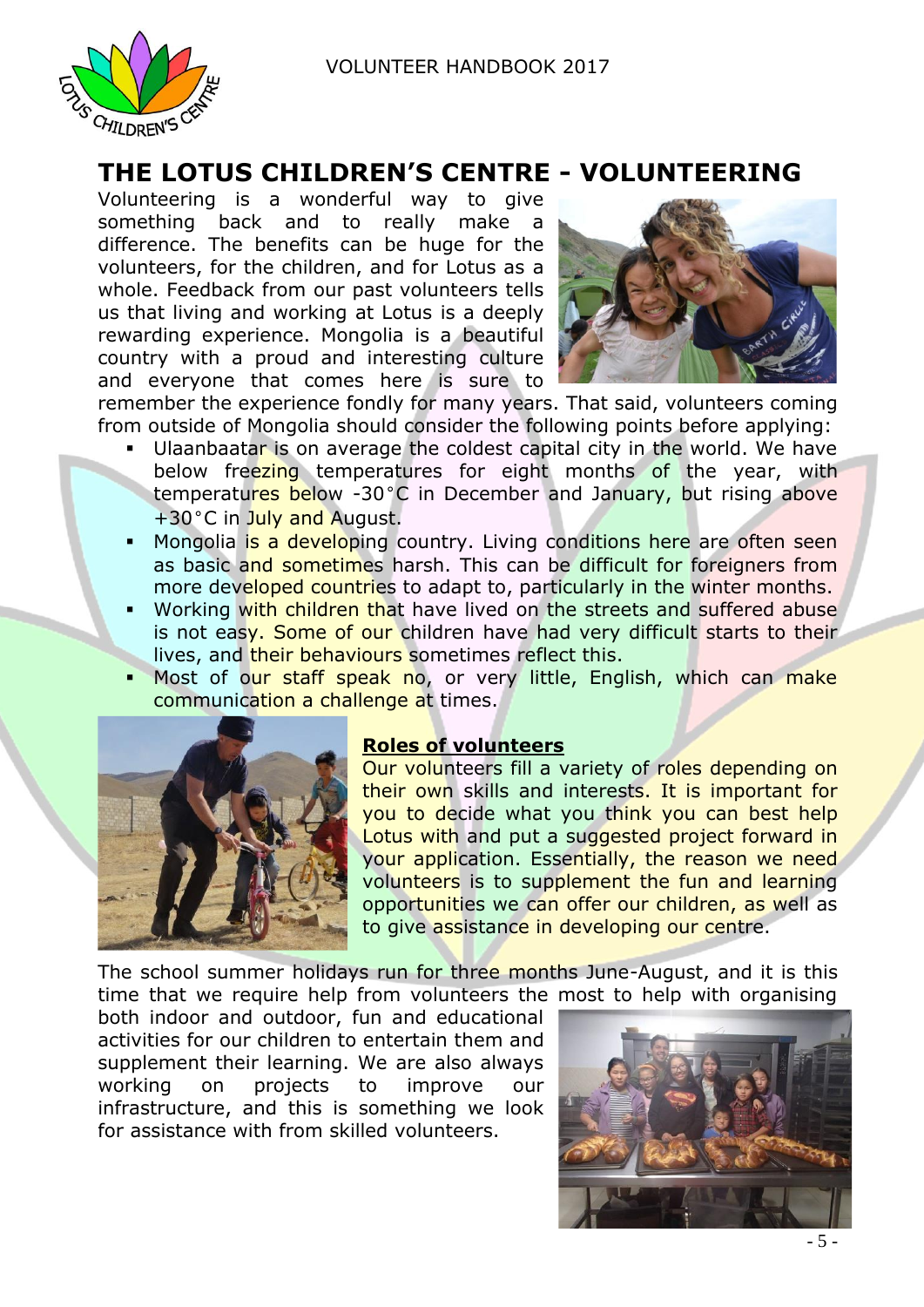

You do not have to be skilled to volunteer at Lotus, but experience in working with children is certainly an advantage.

For skilled volunteers, generally we look people who can offer their time to help with:

- **Basic healthcare and dentistry**
- Care of children with special needs
- Maintenance
- Gardening
- **Baking**
- **Language teaching**
- **Performing arts**



Whilst we require volunteers mostly during the summer months when the children are on holiday form school, we do accept volunteers all year round. Due to visa restrictions, the maximum volunteers can currently stay is 60 days. We tend to expect volunteers to stay for a minimum of two weeks.

#### **Visas**

You should apply for a standard tourist visa at the Mongolian embassy in your home country. In most cases this will be a 30-day visa. You will not need an invitation letter for a standard tourist visa. If you intend to stay for longer than 30 days, then you can register at the Immigration Office within 7 days of your arrival in Mongolia, and then you can extend your visa by a further 30 days. The maximum stay, therefore, in most cases, is 60 days.

#### **Arrival in Mongolia**

We recommend that all volunteers spend at least their first night after arriving in Mongolia in the city at our questhouse. This will allow you time to rest,



acclimatise and do things such as changing money and buying a SIM card etc. The guesthouse can also help with pickups from the airport or train/bus station, trips to the immigration office if necessary, and transport out to Gachuurt. Please arrange this directly with the questhouse by emailing [lotusguest@gmail.com.](mailto:lotusguest@gmail.com)

If you want to make your own way here, please see our website for a map and directions for how to get to Gachuurt from UB.

#### **Accommodation and Food**

At our main centre in Gachuurt we have traditional Mongolian gers that our volunteers can stay in, and we can also provide food. **We ask ALL volunteers that stay at the centre to donate 20USD per night** to contribute towards the cost of three meals a day which are provided as well as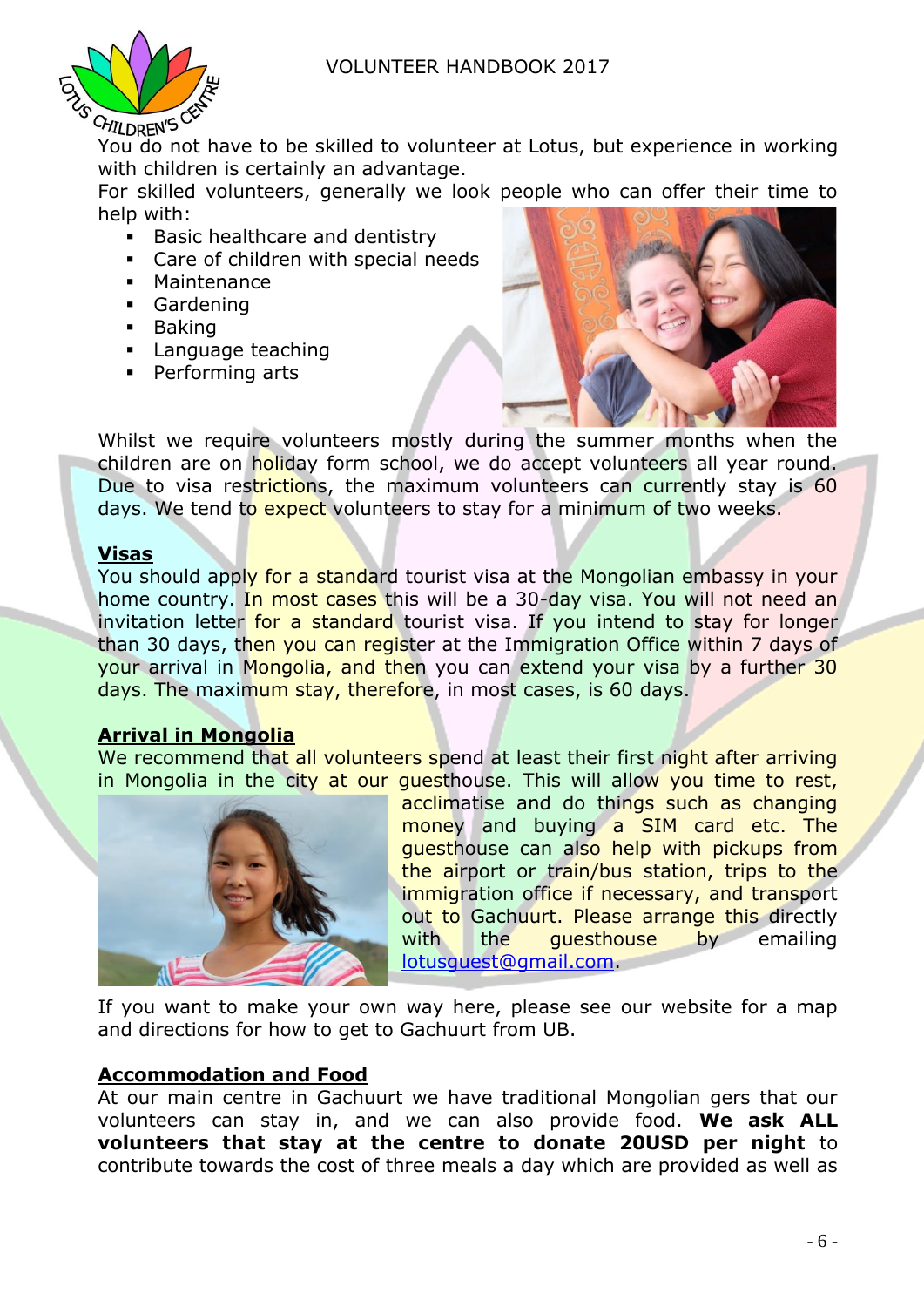

 $\sigma_{\text{MLDREN}}$  is the contributes to the continuous accommodation. This donation also contributes to the continuous improvement of our volunteer facilities. Unfortunately, without volunteers covering these costs for themselves, we could not afford to have volunteers. In 2017 we will be building a new toilet/shower block and kitchen facility solely for volunteers. Currently these facilities are shared with the rest of the centre.

Please be aware that the food we provide is the same as what our children eat. This will likely be different to the food you're used to in your home country, and make take some adjusting to. There are local shops if you need to buy your own food to supplement your diet.

#### **What to bring**

Project Materials: Unless prior arrangements are made, you should bring any specialist materials you require for your project. This does not mean you need to bring them from you own country, in fact these days most things can be purchased locally in Ulaanbaatar.

#### Health

Lotus employs a doctor and has a well stocked medical room. All social workers and office staff are first aid trained. It is, however, advisable to bring a personal basic medical kit including plasters, painkillers and antiseptic cream/wipes.

#### Clothing

The weather in Mongolia is very unpredictable, especially in the summer months when we have been known to experience 'four seasons in one day'. July is generally the rainy season, with August usually being the hottest month. If you're coming between September and April, you should definitely bring lots of warm clothing. It's best to check a long-range



forecast online before you travel to get an idea of the temperatures you can expect.

#### **Donations**

Please ask us or see our wishlist on our website for ideas of what you can bring to donate. Please tell us if you are going to bring donations so we can advise.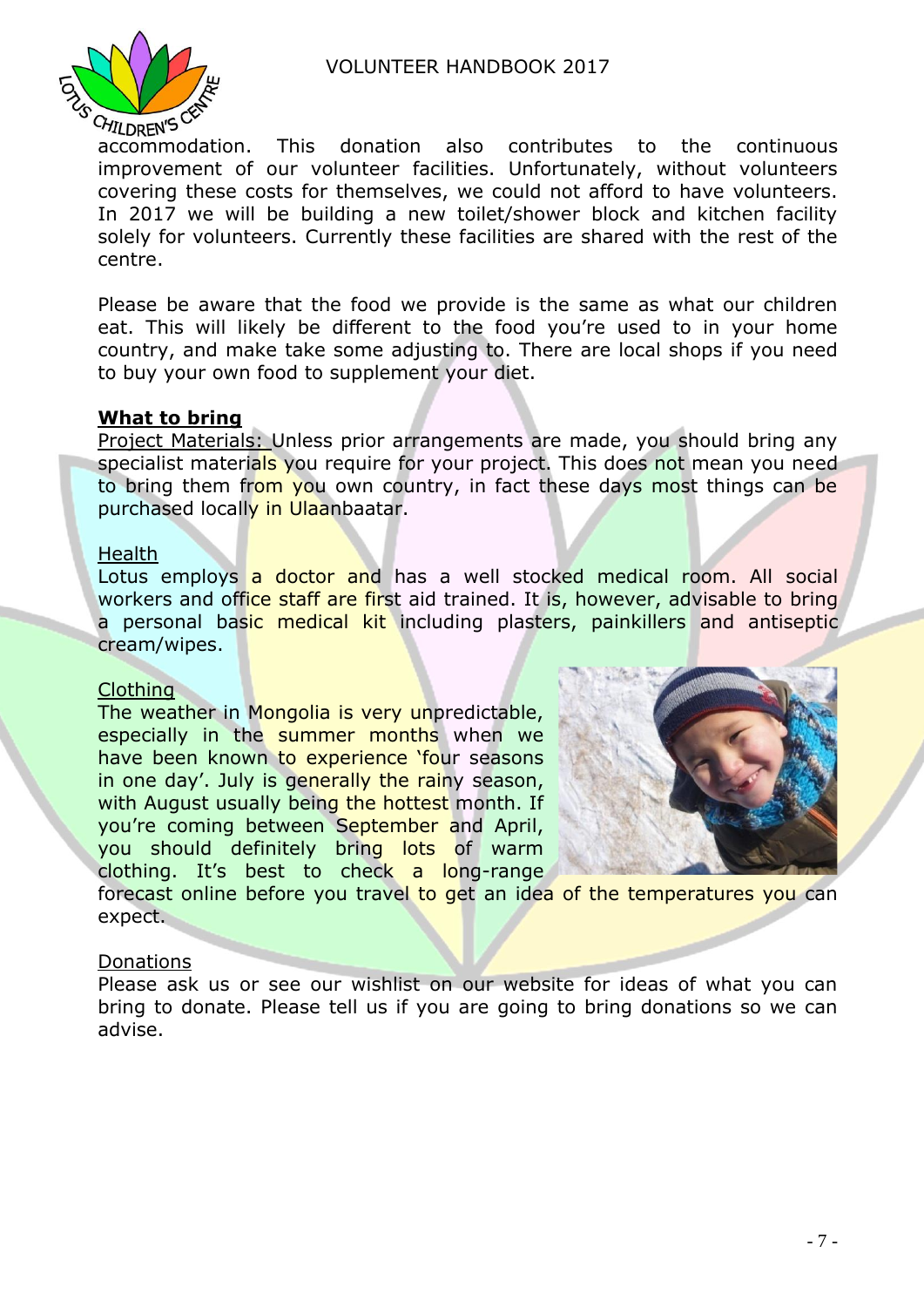

#### 1. Having read through this information, you should also review the FAQs on our website, and make sure you are happy to agree to the volunteer code of conduct below. If you have any outstanding questions do not hesitate to get in touch

- 2. If you decide you would like to volunteer then please send your completed application form (found on our website) to [volunteering@lotuschild.org](mailto:volunteering@lotuschild.org)
- 3. You will receive a response from our volunteer coordinator. At this point your reference(s) will be contacted. We know such a big trip takes lots of planning, and we aim to process your application and confirm acceptance as quickly as possible.
- 4. You will remain in contact with the volunteer coordinator in the weeks leading up to your trip. The volunteer coordinator will plan your project with you and answer any questions you have.
- 5. After you arrive at Lotus you will be given an orientation, usually by the volunteer coordinator or, in their absence, by another experienced volunteer. Upon arrival you should also sign the volunteer code of conduct agreement. Where practicable, you will be paired with a volunteer already at Lotus for a day or two to help orientate you. When you are ready you will embark on your own volunteering project!

Thank you for taking the time to read through this information. We hope it has answered most of the questions you may have had about volunteering at Lotus. If you have any questions remaining please get in touch.

Below is our volunteer code of conduct. You will be given a copy of this upon your arrival at Lotus, and you will be expected to sign to say you agree to it.